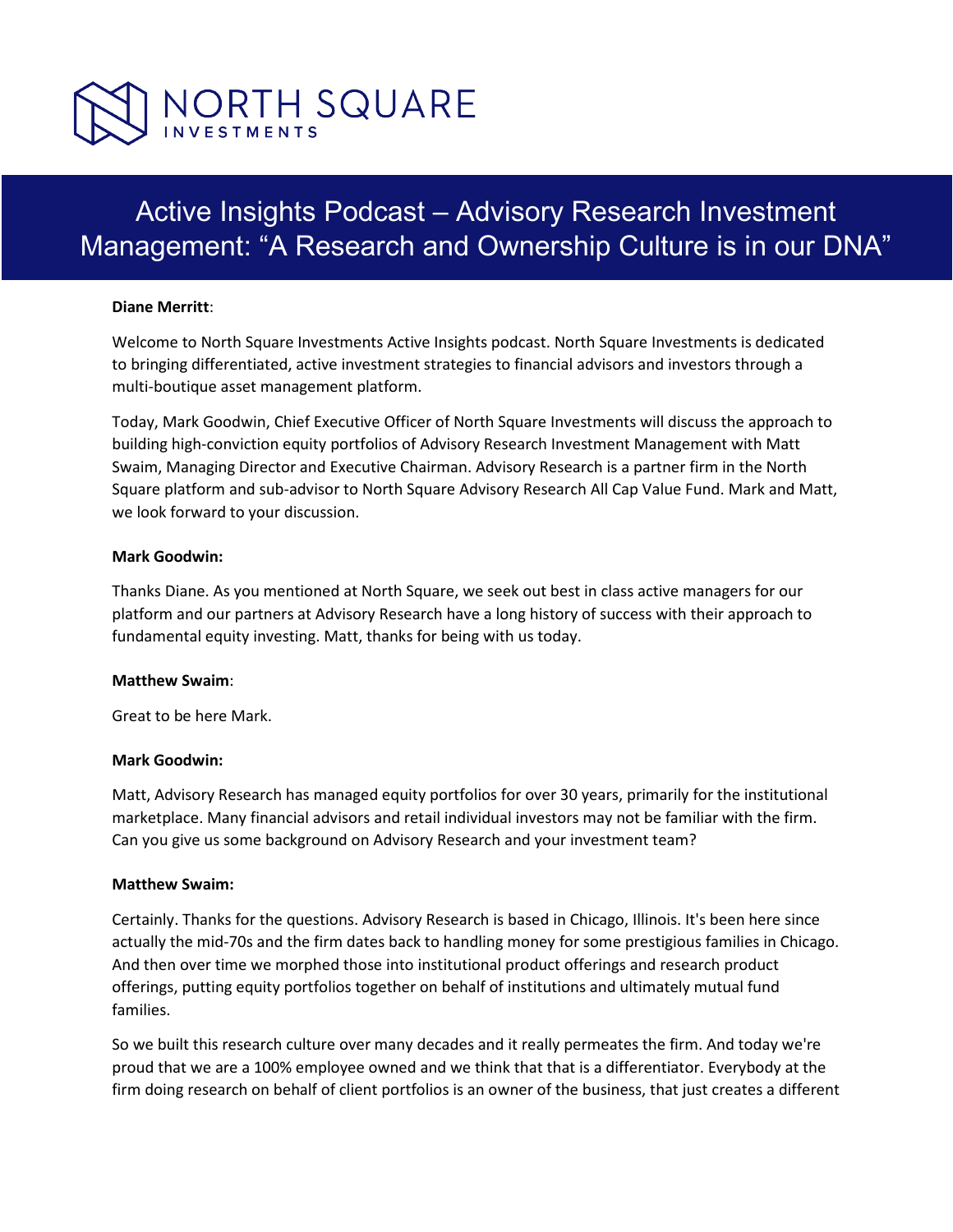mentality we think and the different work ethic, and that permeates our whole organization. And also, it really augments our investment process. We know you act differently when you're an owner. We know you act differently when you are making a capital allocation decision as an owner. We know you act differently when you're setting incentives for your employees and your own personal incentives and that ownership culture, we have learned together what it means inside our firm. And we also take that mentality externally as we're doing research for client portfolios. So a big part of the DNA of the firm.

## **Mark Goodwin:**

Thank you, Matt. I know your team spans a variety of asset classes from growth equities, value equities, which we're going to speak about today and global equities. Can you just talk about the structure of the team for a minute?

#### **Matthew Swaim:**

Sure. So over time we have continued to invest in investment talent. Beginnings of the firm started with our value-based framework, which is currently all cap value product that we subadvise for North Square. Our value to them is the longest standing franchise and very deep, fundamental research, very deep team with a niche area of expertise. And we communicate with operating executives in order to enhance our portfolios. We also have a growth vertical run by a partner group, who is a little more technical in his thinking and also find these thematic forces that are affecting change in the growth market. And we have a global franchise able to invest across the globe with more of a dividend framework and fundamental framework. So we continue to grow our teams and our investment pool, and we would expect to continue to do that at Advisory Research.

## **Mark Goodwin:**

Thank you, Matt. Your investment approach is very research intensive with a strong focus on stock selection. Can you talk about the core investment philosophy of your team in managing equity portfolios?

#### **Matthew Swaim:**

Sure. It really dates back to the beginning of Advisory Research, when we were investing on behalf of the families and high net worth individuals. And the mandate back then was really don't lose money. We have already created a lot of wealth and we want you to find individual businesses that are interesting and make sure we're coming in at good prices where we can compound over time. How we seek those investments out and exactly how we execute around that, continued to change and evolve. Now that same tenet fits in place for us that as we're going into an investment, we begin to think about where we do downside protection first. So at the multiple I'm coming in at, with the balance sheet and financial position I'm coming in at, with the managers that are at the helm and with their capital allocation and investment framework, they're starting with today, is there a pretty high degree of probability that if my upside thesis does not play out, I'm able to walk away with my initial investment or maybe something slightly greater.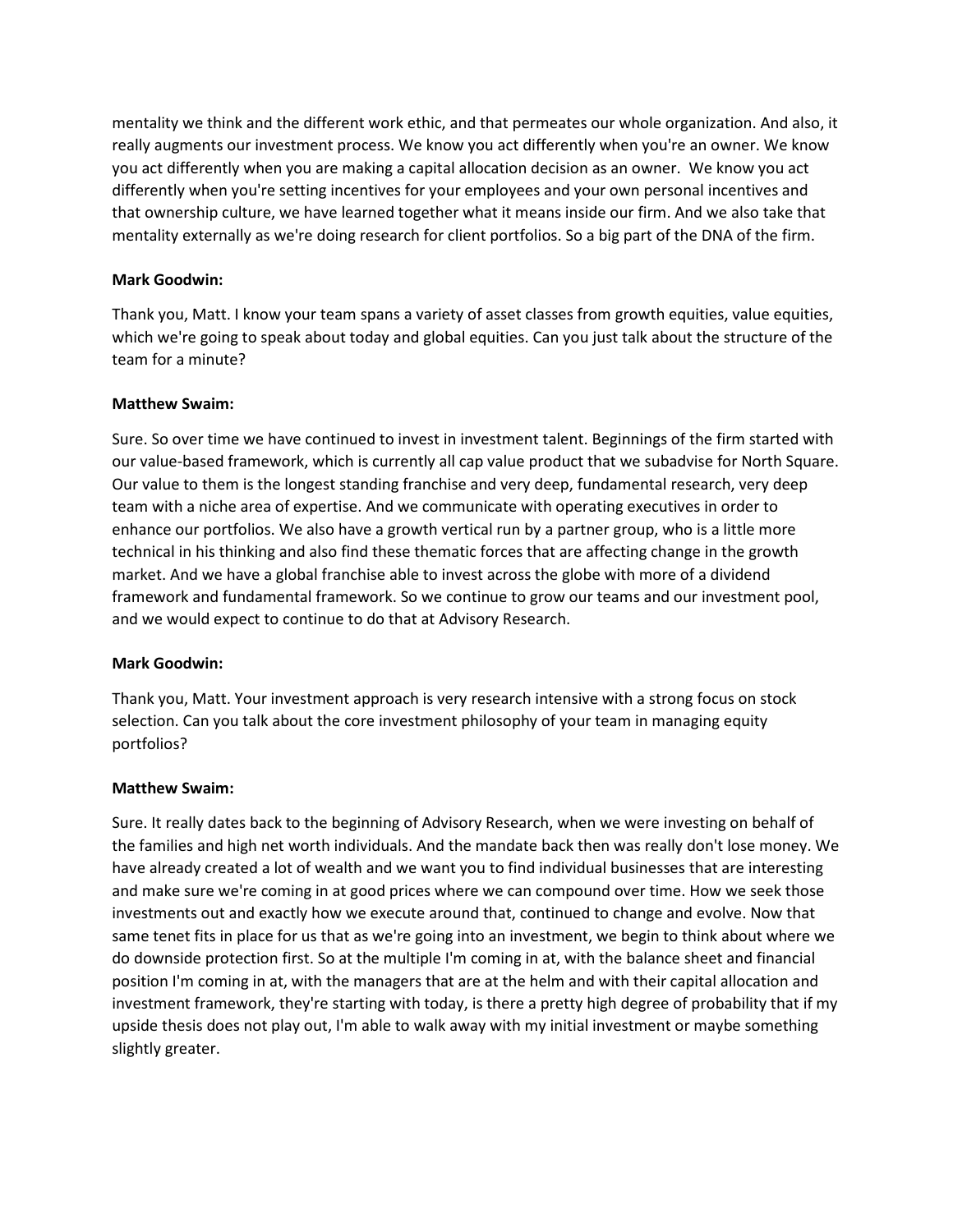And that is where we start. We're thinking about screening and sourcing, that's where we start. When we're looking in the markets for interesting opportunities where we have low expectation, but interesting assets, interesting business plan and capital flexibility to execute those business plans. So we start there. We then begin to think about upside potential. So if there is a really rigid business plan, a strategy, a market opportunity that the company is trying to take advantage of and a management team that we think has the right talent, both inside the organization and at the board of directors level, what type of conviction do we have around what that outside opportunity should look like, and are there multiple ways to win? Just investing capital high rates of return, obviously can drive earnings power. It can drive markets being more attractive to security.

It can drive market appreciation as that plan builds. But we also want to think about, are there larger acquisition opportunities for that business? Is it a platform that they can build from, or is this a business that they're building in one particular segment where there may be a larger company or a financial buyer that ultimately will pay a premium for what this management team is trying to build? So we start with that downside thesis and we're probably not going to create permanent loss of capital here. And then we think about that upside thesis, over a month, a year period, can we double our money or more with the execution plan the company has in front of them? And that's really risker/reward to us. Risk is losing money, any amount of money and reward is the compounding and driving return through management execution plan.

So that's where we start. We looked at a lot of companies, we set price targets, just how we work. We will have risk rewards or these upside/downside theses built for a variety of businesses in the marketplace. And then as the market gives us the opportunity as it did just recently in this last year, we will act on the best opportunities we see and form portfolios that are relatively concentrated with the best ideas we see out there. So that's how we act and work on a daily basis. We have some risk management tolerances that we think about, certainly with all caps. And I think Mark, we'll probably get into this later in the conversation. We are able to work across capitalization. So we know that smaller businesses likely have more growth opportunities, likely have opportunities to get capital to work. We know the larger businesses, many times end up with excess free cash flow. So we do like to see a more of a dividend strategy as the company grows, but those are nuances that play out as we build portfolios. So that's what we started. And that's the philosophy of the team.

## **Mark Goodwin:**

Thank you, Matt. As you think about the typical funnel of looking at the entire universe, coming down to the investible subset of stocks that you can finally select for addition to the portfolio. Are there certain key criteria that are important with those stocks that ultimately make it in, in terms of balance sheet strength as a value manager? How much does yield mean for you in your portfolio and other certain industry aspects as an outgrowth of the process that you tend to focus on certain industries more than other industries?

## **Matthew Swaim:**

Sure. Yeah, let's start with the balance sheet. We are certainly looking for financial stability for a couple of reasons, one with that downside tendency, we want to make sure that we don't end up with a credit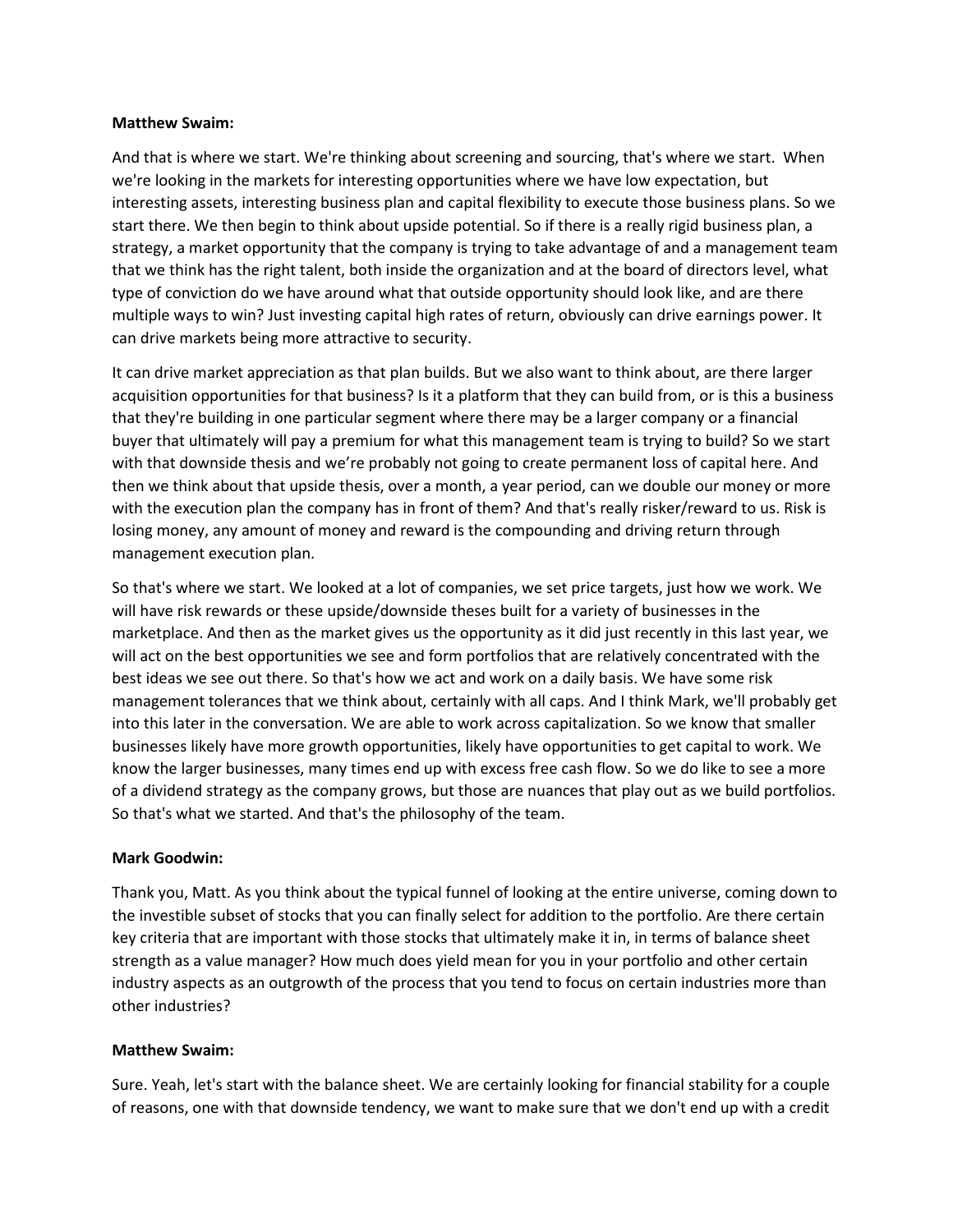event or in a situation where there is capital needed at the wrong point in time. So we do certainly look for balance sheet strength and we look for free cash generation, start with primarily because we know long-term wealth will be created from compounding.

And so the second tenet would be, do they have re-investment opportunities? Do they have a large market they're going after? Do they have a legitimate growth plan with those capital re-investments? Are there good returns on capital? Because when you set up that framework, time is on your side. You compound, the market will do what it does in the short periods of time.

But if you're making rational investments with free cash flow, time is on your side. And then, the Omaha parlance, the weighing machine takes over. So, we just look for that set up at any business we have, whether it be large or small. As I said, businesses do get larger, it's likely that they're going to end up with excess free cash flow. And if they are responsible, it is probably good to be returning that to shareholders. Now that's not the answer in every situation, but we do think it adds some discipline. So as you see us go up market cap, you'll see our dividend begin to increase, but as you're down in the smaller end, we would hope they would have reinvestment opportunities, that's what's exciting about investing in a corporation if they have opportunity, filtering through this set.

We will start with balance sheet screening, but we almost call it a sourcing meeting these days. There were the days of screening on very basic value-based metrics, from low P/E, low price-to-book. The accounting has become so hard on the balance sheet now. Low price-to-book in our view is probably lost a little bit of it's relevance. P/Es could very much be influenced by GAAP accounting and whether that's economic reality or not. So most of our sourcing is, okay, let's look for good businesses that have good return. So margin structure, return structure, and then let's look for change.

Let's look for something that we can fundamentally research harder and understand better than anybody else out there and get so much conviction around that. We're willing to add that to a 30-stock portfolio. So that change could be an industry change, a competitor that falls in hard times or a pricing structure that falls apart that may or may not change or growth dynamic that was not there prior that does this to take advantage of, it can be a capital change where maybe somebody has spun off an asset or sold an asset to, all of a sudden, the balance sheet and the focus of the business is changed dramatically, likely the public market won't catch up that fast.

It's very slow moving, and some of that, when you change the business structure. So we'll look for those change catalysts and then leadership. I mean, people matter, incentives matter and new leaders can have a slightly different view of the same asset and really drive outcomes. So yes we have some financial screening criteria and sourcing mechanisms, but the change catalyst and things changing out of business is something we're always looking for.

## **Mark Goodwin:**

Thanks, Matt. I've always liked how you described the investment process as investing in a business, as opposed to buying a stock, you know very much like Warren Buffett. And ideally you invest in companies that have a long horizon of compounding but eventually if you're successful, you may need to sell a particular company. Can you talk about what the selling criteria might be in terms of when a name might leave the portfolio?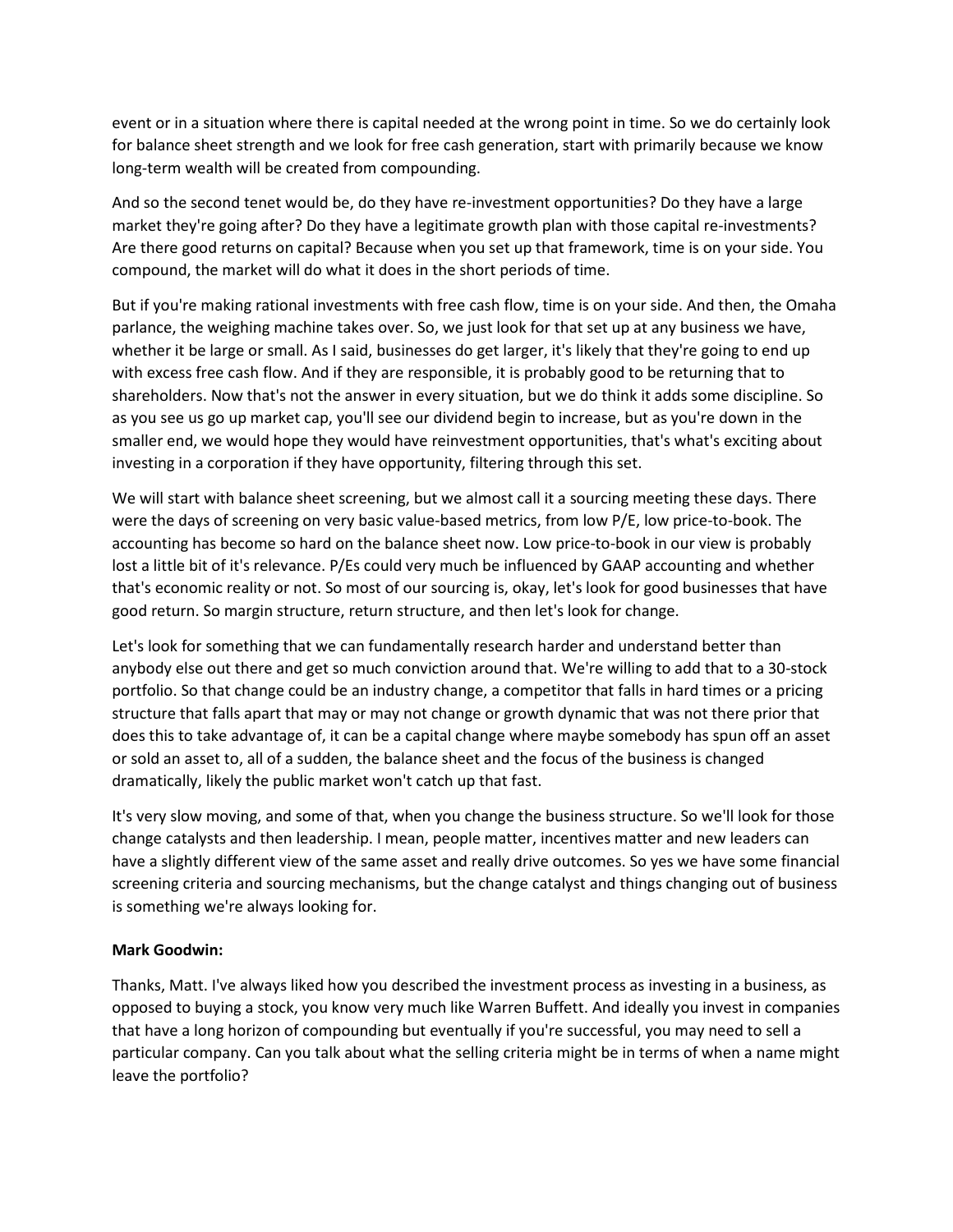Sure. Yes. We're always putting up our ideas on our watch list against the portfolio we own. I would say that the basic way the things move in and out as you get a really steep discount to a business you're really attracted to, you know you're going to sell your least attractive position, you know that start waning in some ways. And we're thoughtful about taxes there. And generally with our long-term horizon, we'll be tax efficient but those Darwinian swaps are probably the way that we usually do that. And our team is 10 people large. So we maybe own in our value portfolios, 45 positions or so across all portfolios. But we probably have a watch list of another 150 companies that we're interested in. So we're constantly doing our research to keep fresh and keep that Darwinian process in motion. You know, give us opportunities like we had last year, so that's the first.

Then, the second would be just poor execution. So negative reasons to sell. They'd gone off the plan that we initially underwrote, the investments that we're making we're not seeing returns on, we're not seeing the incremental margins open up, we're just not seeing them win business. We want to walk away with our money before the investment falls apart. So we do something called thesis trackers, Mark. Every quarter, we get a new piece of financial data. The analyst is required to go through the three to five basic investment tenets around that business and re-underwrite that every quarter. And if we see slippage begins to go on a list of securities, we're going to watch closely. And if you see it changing or them doing an acquisition that wasn't on script, we're going to move on. So that would be negative reasons.

Then the third one I'd say is just corporate activity. We have a lot of forced turnover in this portfolio over time, in that, especially at the smaller end of the capitalizations you'll see buyout activities where either a financial buyer becomes attracted to the same characteristics that we see or a larger company wants to take a smaller company into their fold and continue to grow it in there. So those would be the three main ways we create turnover in our portfolio over time.

## **Mark Goodwin:**

Thanks, Matt. To pivot for a second, as an all-cap manager, you have flexibility to go across the market cap range from mega-cap to micro-cap and everywhere in between to look for ideas. In practice, how does this work out in terms of how you seek to blend large, small, mid, and smid companies into the portfolio? And how do you think this flexibility allows you to create a beneficial investment experience for investors?

## **Matthew Swaim:**

Sure. Yes, we certainly have a broad mandate and we really liked that. We think it's a great way to invest, because as you said, there's 3,500 some odd businesses that an investor can buy or sell on any given day. And we really think about each of those businesses independently and buying the business. As you look across the market cap spectrum, we understand a smaller business can be inherently riskier. They don't have the scale, they don't have the financial wherewithal. They may be scrappy in the market that they're trying to compete in. But when you start to see 50% discounts to intrinsic value, and we believe that this is a small business that is going to be a market share winner over a five-year period of time. You want to buy those. And we'll go very overweight to smaller businesses when we see those big discounts as we did last year.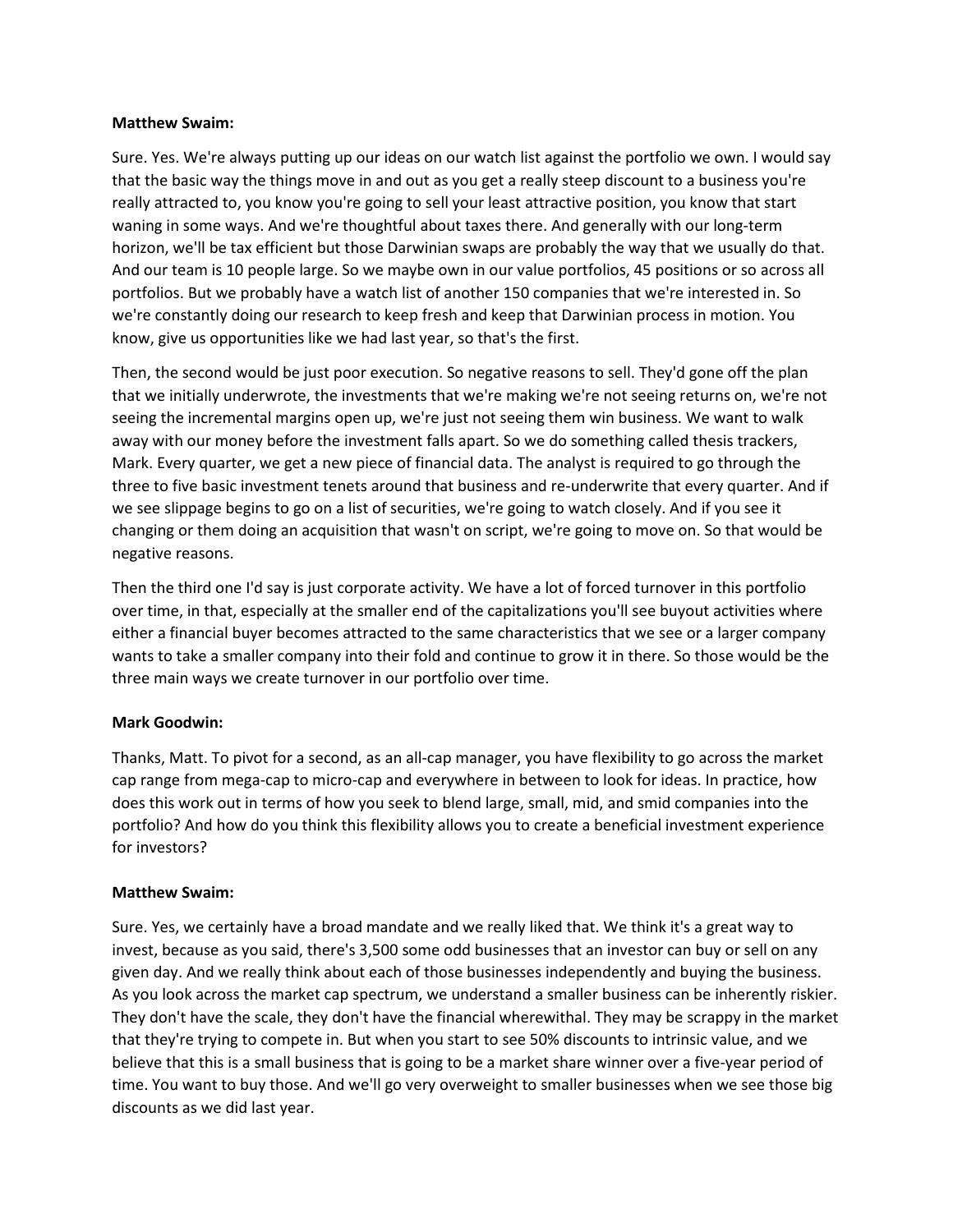So, where we sit today, we're pretty overweight some of the small caps in our portfolio because of the discounts we were able to buy at. And the larger end of the spectrum, as the small cap discount close, there's always opportunities and changing dynamics in the large caps, a stumble by a management team. It's a change in an industry structure that creates an event. And so we're looking for those market dislocations because we certainly know in the larger cap area, the price perfection is a little better. We need to be more intelligent about the capital reinvestment opportunities and capital coming back to shareholders there. So we recognize we won't be as at large a discount, we just have to jump on those opportunities. So it's coming to the office every day, Mark and making sure those 150 companies we follow are up to date and ready to move when the market gives us the opportunity.

## **Mark Goodwin:**

Given that if you're successful when choosing small-cap names, they may grow up to be mid-cap names or large-cap names in the portfolio. How prevalent is this as an event as you invest down the lower end of the cap range?

## **Matthew Swaim:**

Yes, those are the greatest investments. Those are the investments to we all look for, investments you can hold over a 10-year period that just have incredible wealth creation to them. I guess I'd say an example of that is CDW Corp, that's just outside of Chicago here a technology distribution company. And you know you think about all the things that creates the right incentives there. So CDW was private equity owned by Madison Dearborn, and they came back to the public marketplace as a pretty levered entity for our standards. But we knew people at the business, we knew the quality of those people and really watched it for about a year and a half, why it began to de-lever in the public marketplace and get it into a balance sheet position that we were more comfortable with. And we spend a lot of time out at their facilities,

We talk about culture and ownership culture, and they all own stock, but even the person that's just hired, that's just beginning to get new accounts that they're selling technology to, they are incented on gross margin dollars and the sales culture out there and ownership of your book is just so compelling in the way that they set up that business. So you knew they were going to win. They have the right incentives, the right mentality, the right passion, and just incredible opportunity.

We probably bought CDW and it was a couple of billion-dollar market cap today it's doing up to well into the mid cap range, simply through them doing intelligent, consistent sales growth. Yes, they have done one act, a couple of acquisitions in Europe and an opportunity maybe to make it a worldwide business. But most of it has just been blocking and tackling. De-levering the balance sheet. Re-investing, hiring the right type of talent, setting incentives. And we've owned CDW for probably seven, eight years at this point. And those are the types of things that we want to build into our portfolio. So you have small-caps growing up in the mid and large companies are things we're constantly looking for.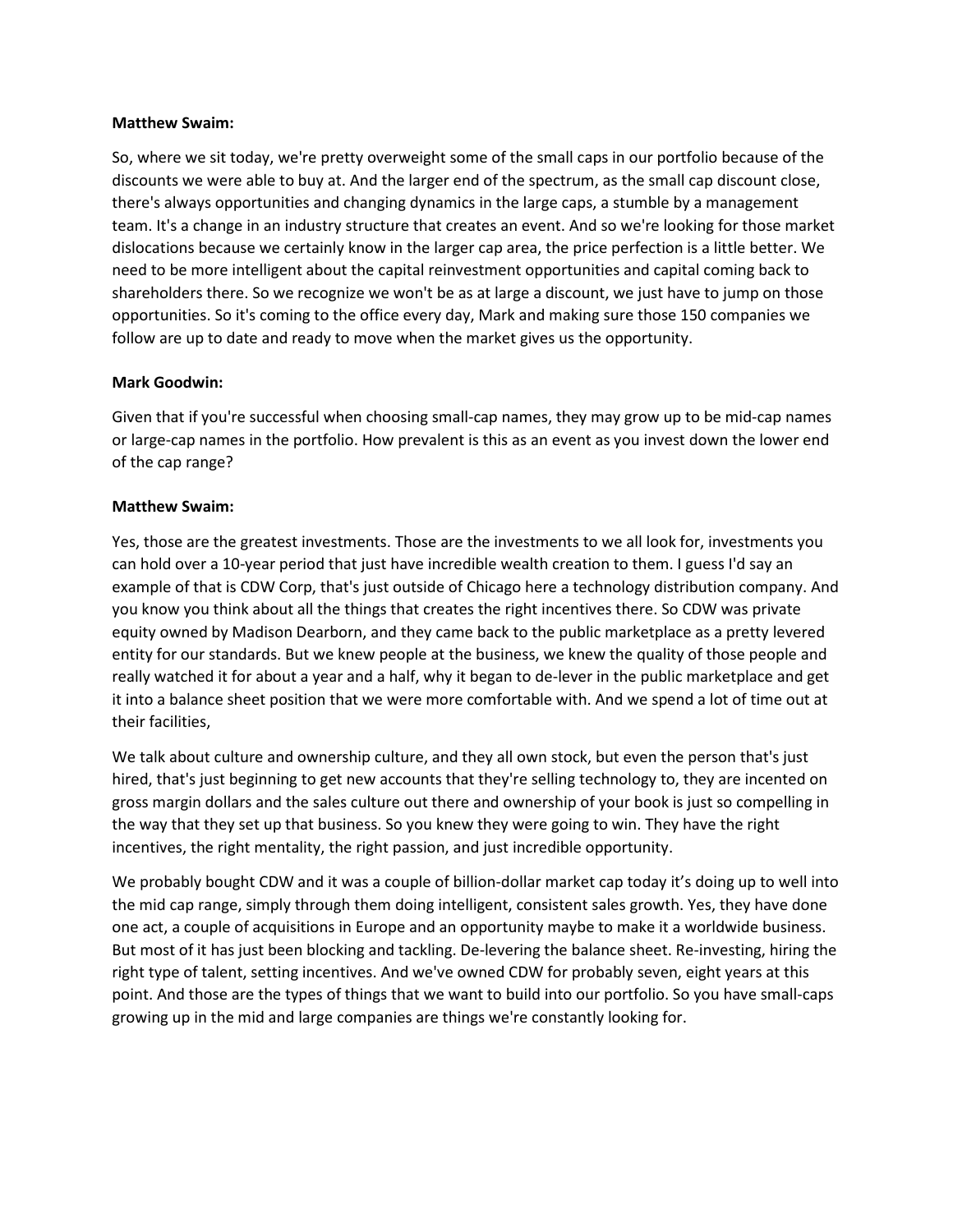#### **Mark Goodwin:**

Thanks, Matt. Changing gears for a minute, equity markets have had a great run through the last nine months of 2020, and they're starting the current year strong, but maybe getting a bit stretched in particular and perhaps to the increase in treasury yields that we're seeing recently. Can you comment on where you see the equity market currently and what your broad outlook is for 2021?

## **Matthew Swaim:**

There's a cascading effect. I mean, you saw off the bottom in March and April, the first businesses that were re-established were the growth businesses, the very large growth businesses that have brand names to them. You saw those recovered very quickly. You then saw some of the other technology and biotech businesses catch on with the pandemic thematic forces. It was just after the vaccine was announced on November  $7<sup>th</sup>$  that the value part of the market began to recover. And we think there's long way to go in the value end the market. We are not stretched on multiples, in the value end of the universe. We're still well under 20 on a P/E basis. And our companies have reinvested, probably have earnings upside to them over the next couple of years. So there's been a very narrow part of the market that's driven a lot of return and it's certainly continued to rotate, but the value end of the market has not yet.

And we just are starting to see that as we start 2021. Typically when you see rates rise, that means that we're on the precipice of some decent economic growth. Obviously there's an inflation conversation today, but as rates rise, that tends to be a good thing for value stocks. One, from a quality value perspective, rising rates can bite into levered businesses. Then two, the discounting mechanism of a growth stock whose earnings power is five, six years out, looks a lot better when rates are zero than they are when they start to rise.

And from an economic growth perspective, our businesses may have a few harder assets to them than some of the technology businesses. And as you get economic growth and even inflation, you start to leverage that asset base, enhance ROICs. And ROICs is going higher usually means the stock price is going higher. So we still sit pretty compelled by what we own and the return potential from here. And really from a broad equity perspective, with Junk Bonds yielding 4.3% today, we still choose value stock yielding 2.5% trading at 17, 18 times earnings. So we still see some decent value out there as we look at the market.

# **Mark Goodwin:**

To continue on that point, the value/growth performance, dichotomy, has been with us for a few years now. And last year, perhaps one of the largest, divergent years of Russell 3000 growth versus value, do you think the current environment with vaccines coming out, recovery, return to a more normal environment will promote a return to the mean, reversion to the mean for value stocks? What's your broad view there?

## **Matthew Swaim:**

Sure. Well, I think the most pointed view I'd have there is that discounting mechanisms. Growth stocks tend to not have a lot of earnings to them. And then so, growth managers will speak on a price to sales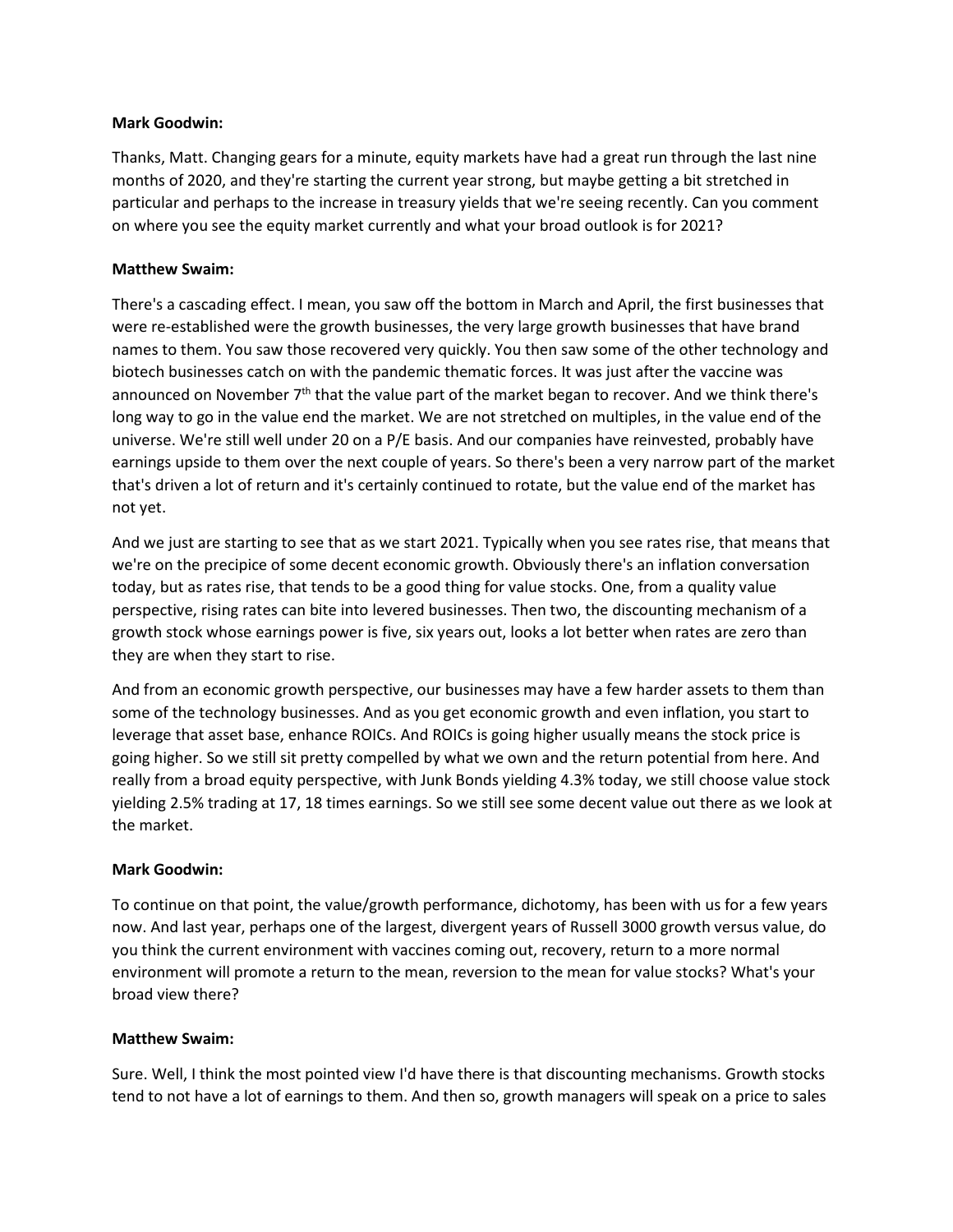basis, mostly because those sales turn into earnings somewhere in the out years, call it years five through seven. And if you're valuing something on years five through seven, as rates begin to rise, you see the growth valuation begin to change. I think that reversion will happen. We'll see if we ever get back to a 10 Year Treasury bond yield at 4% or 5%, but rates going higher certainly will help that gap close a little bit. I will say maybe something untraditional for a value manager though, in that the growth businesses and if you think about how I talked about compounding value, many of these businesses just are better mousetraps.

And so, we own Google in our portfolio that has maybe traditionally thought as a growth stock, we own some other technology businesses that have some growth characteristics to them because there's not a lot of incremental capital required in order to create sales growth and infinite ROIC. And so yes, there has been a dichotomy over the last 10 years, Mark, and I think evolution of a value investor, we've had to ask why. And in some cases, it's just the business model, they are superior. And so yes, there are stretched places where there's a lot of momentum out there and there's some retail buying that's probably unhealthy, driving to valuations that don't make sense.

But I think as an investor we've tried to be very cognizant that... our going in multiple, needs to be looked at relative to their opportunity to grow without a lot of capital required. And it has a lot of value to it. So, we're excited about some of the older economy businesses, having a trajectory here of nice earnings power and that's represented our industrial portfolio, but we're not blind to the fact that there's some pretty crisp business models out there that are the growth that have some value to them as well.

## **Mark Goodwin:**

Thank you. Based on your research, do you think there are certain sectors of the market that you're finding the best opportunities for investors with a medium to long-term time horizon? And I'm thinking of a variety of possible effects that I've heard positive noise about, like airlines and cruise operators with a hopeful pandemic in sight soon. The savings rate has been roughly double its historical average recently. So there's clearly dry powder among people that want to get back and live their lives. I don't want to focus on consumer things specifically, but are there any general areas that you think offer particular attractive opportunities right now?

## **Matthew Swaim:**

Sure. I think you always have to start and know as a U.S. investor, that two thirds of our economy is driven by consumer behavior. And what the consumer is up to always drive investment opportunity. And so, we've always had that framework over 25 years that we have to understand what the consumer is doing. And as you talked about, consumer balance sheets are in good shape and they're making different choices than maybe they did two years ago. And so we certainly follow those trends. One thing that we are focused on and that we're exposed to in our portfolio is what is going on in auto sales. We own Asbury Group, which is one of the five largest retailers of autos out there. The business was disrupted to some degree by the Carvana effect and how auto retailing is done, where you can deliver and shop online.

But the largest of players now are able to compete towards that. Every small auto dealer is looking to sell to another larger auto dealer because the technology is changing. And so between volumes of used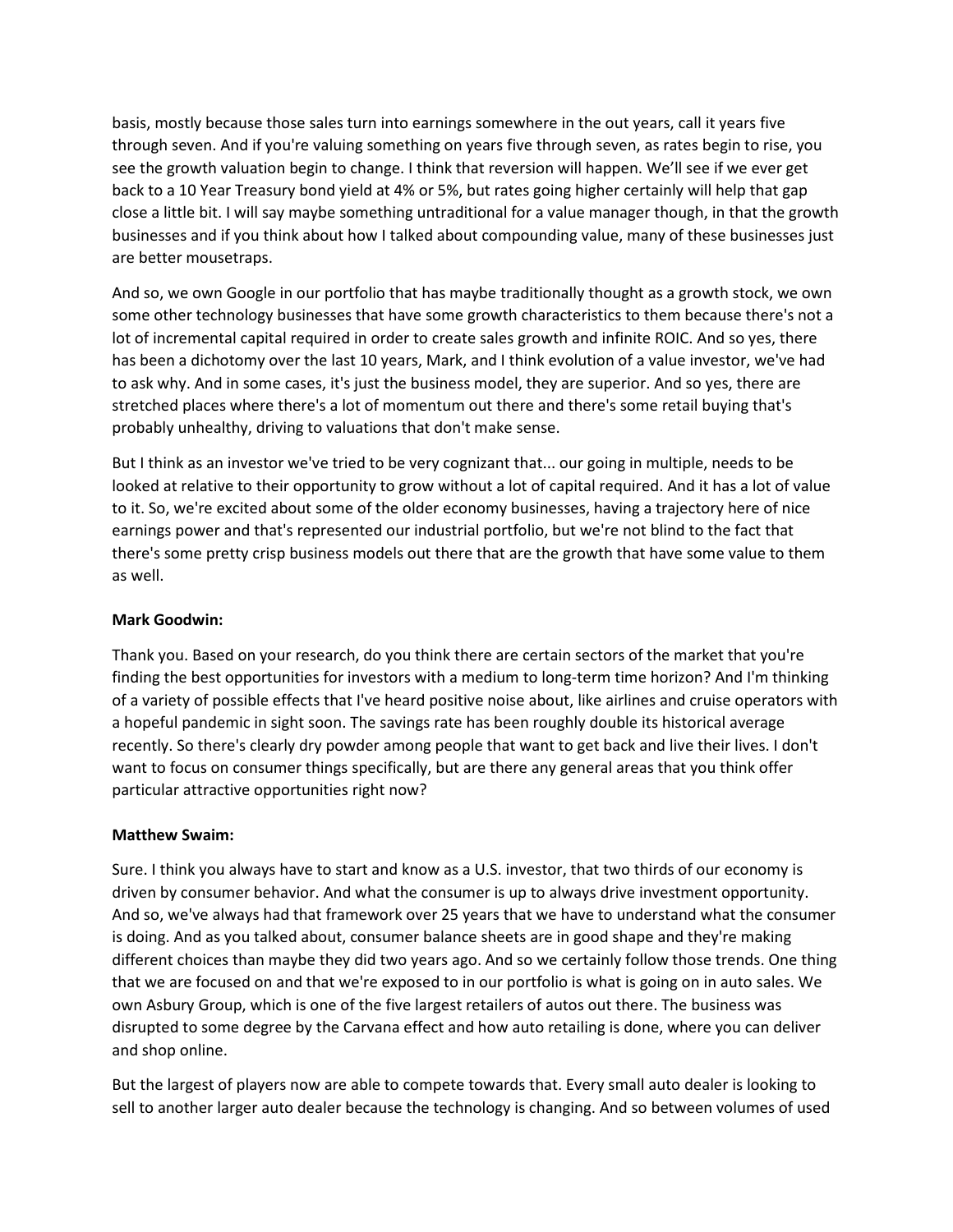and new cars and the [inaudible] nice downside protection, "Of repairs and maintenance effects that auto retailers can do." We just see a sea change in that business, partly driven by what's going on with the pandemic.

People have needed transportation to move out of cities and move around the country a little bit and seen a little bit of a mini boom in auto, but it changed the whole dynamic of the business. And you're seeing consolidation there, investment in technology and ultimately scale that is very interesting to us. So, consumer patterns, consumer behavior is driving part of that investment thesis, but also your ability to put capital down by buying other auto retailers and taking advantage of technology. So those are the types of things that would drive an investment conclusion on our portfolio and something that's been influenced by consumer behavior recently.

## **Mark Goodwin:**

Thanks Matt. One thing we've been seeing progressively over the past dozen years or so is the growth of passive investment strategies, taking a larger share of investors while at effectively, both institutional one and retail. How does Advisory Research's particular style of active management provide advantages for investors who might also use passive strategies for a piece of their portfolio?

## **Matthew Swaim:**

Sure. Two ways. One, as an investor has a passive allocation towards equities, understand that and understand the low-cost mechanism there and what that means. We would say that our more concentrated approach is an add on to that passive portfolio and a way to make a more concentrated bet on great businesses that you want in your portfolio. So you see kind of that core satellite mentality that is how we've tried to position our whole suite of products and alpha generating and an additive to a passive portfolio.

I will extend your question a little bit to passive markets. We see them continue to take share. As an investor, it is a good thing for active management and more concentrated portfolios. When the price setting mechanism is a blind buyer of a security in the form of passive on a day when people decide they want to sell equities for whatever reason, it's just a liquidity trap. And us, as liquidity providers, as we have excess capital, can get better prices. So, the passenger effect, I think is also often seen; the active managers complain about it and try to see it as a problem. But we accepted it as people want to have low-cost solution. We just want you to know that in this portfolio, we're going to take advantage of uninformed buyers and we can see passive flows giving us that opportunity on different days.

## **Mark Goodwin:**

Thank you, Matt. As we mentioned earlier, you sub-advised the North Square Advisory Research All Cap Value Fund ticker, ADVGX. Can you give us a little bit of your history with the fund and also tell us about what the current investment strategy and portfolio allocation is for the fund? Vis-a-vis market cap structure particular weights today?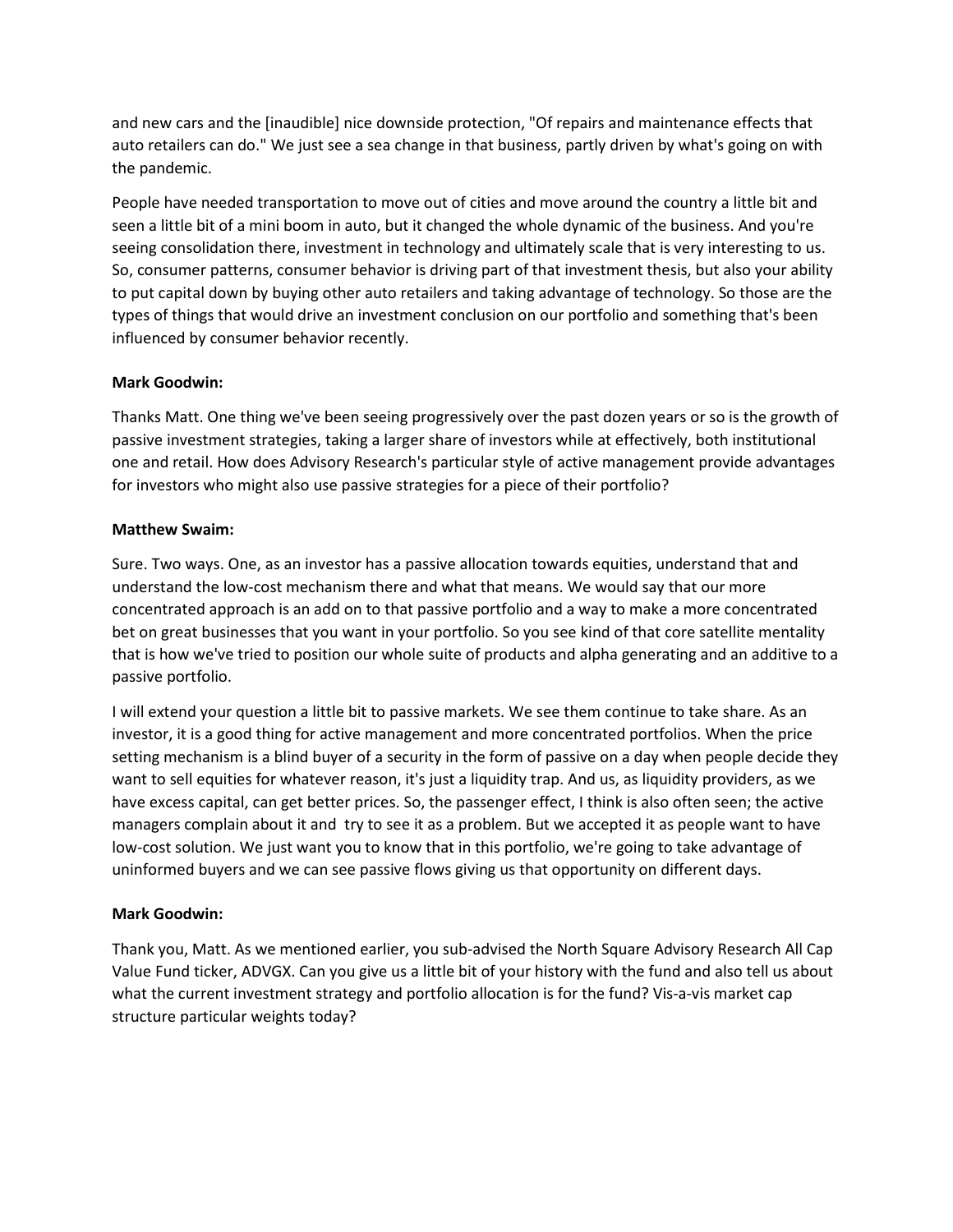Sure. So the history dates back to the early part of the century, where we had a very large state plan come and ask us to just do a very broad value strategy across market capitalization. We had grown up as a smaller cap investor and with the disciplines that I described earlier, and we had somebody who saw our investment acumen and gave it a large allocation to go across market cap spectrum.

So it was an institutional mandate. At that same time, we did launch a mutual fund, a sub-advised mutual fund product that mirrored that institutional strategy. So, we would say our investors are getting this institutional type of structure inside this mutual fund. So that was the legacy of the fund.

So we're proud of the track record. As we sit today, we are overweight the smaller end of the market cap spectrum as I mentioned earlier, we just see discounts there and opportunities mostly from the selling pressure last year and the liquidity, and it was able to get us in at very nice prices. So that's what recovery ensuing, rates beginning to rise and value stocks beginning to have a little motion to them. And we think we have a pretty compelling opportunity right here right now. So I'm excited about the portfolio.

## **Mark Goodwin:**

Thanks Matt. A final question. How do you see an actively managed, high conviction, all cap equity strategy, being best positioned in the diversified portfolio of a typical retail investor?

#### **Matthew Swaim:**

Sure. I think with long-term, time horizon value investing makes a lot of sense. They have long-term reason for existence.

So, be patient, we are with our companies. I have that long-term horizon and buying at a good price and compounding is a very rational way to invest. So we think it fits somebody with a longer term horizon that's looking to compound.

## **Mark Goodwin:**

Great. Matt, thank you again for joining me today. This has been a great discussion.

#### **Matthew Swaim:**

Appreciate the time, Mark, and thank you very much.

#### **Diane Merritt:**

Thank you for tuning in to our North Square Active Insights podcast. For more information on North Square Investments, our partners and investment solutions, please visit our website at www.northsquareinvest.com. Nothing contained in this communication constitutes tax, legal or investment advice. Investors must consult their tax advisor or legal counsel for advice and information concerning their particular situation. This podcast contains certain statements that may include forward looking statements.